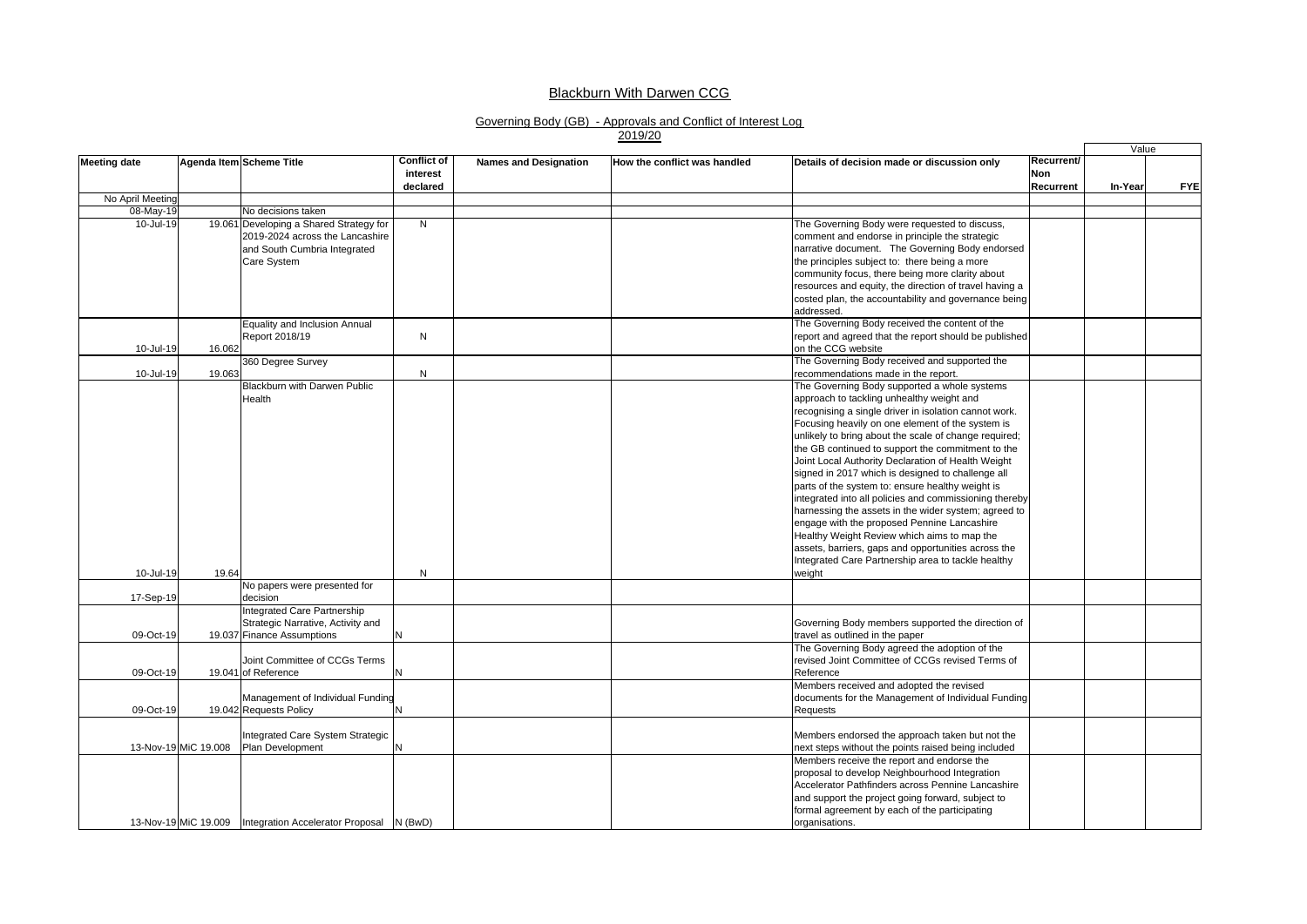### **Blackburn With Darwen CCG**

## Commissioning Business Group (CBG) - Investment Schedule and Conflict of Interest Log 2019/20

|                                  |                               |                                                                                                                                 |                                            | 2019/20                     |                                                                                                       |                                                                                                                                                                                                                                                                                                                                                                                                                                                                                                                                                                                                                                                                                                                                                                                                                  | Value                          |         |            |
|----------------------------------|-------------------------------|---------------------------------------------------------------------------------------------------------------------------------|--------------------------------------------|-----------------------------|-------------------------------------------------------------------------------------------------------|------------------------------------------------------------------------------------------------------------------------------------------------------------------------------------------------------------------------------------------------------------------------------------------------------------------------------------------------------------------------------------------------------------------------------------------------------------------------------------------------------------------------------------------------------------------------------------------------------------------------------------------------------------------------------------------------------------------------------------------------------------------------------------------------------------------|--------------------------------|---------|------------|
| <b>Meeting date</b>              |                               | Agenda Item Scheme Title                                                                                                        | <b>Conflict of</b><br>interest<br>declared | Names and<br>Designation    | How the conflict was<br>handled                                                                       | Details of decision made or<br>discussion only                                                                                                                                                                                                                                                                                                                                                                                                                                                                                                                                                                                                                                                                                                                                                                   | Recurrent/N<br>on<br>Recurrent | In-Year | <b>FYE</b> |
| 15.5.2019                        | 19.71                         | Pennine STEP (Succeed<br>Thrive Empower Pennine)<br>Service                                                                     |                                            |                             |                                                                                                       | The committee received a verbal update.<br>It was agreed that a further report be<br>brought to a future meeting outlining how<br>commissioning contracts will be drawn up<br>in the future, highlighting the changes<br>that have been put in place to mitigate<br>risk.                                                                                                                                                                                                                                                                                                                                                                                                                                                                                                                                        |                                |         |            |
| 15.5.2019                        |                               | Pennine Lancashire support for<br>Tuberculosis Service Review.<br>Options paper for ICS<br>Collaborative Commissioning<br>Board |                                            |                             |                                                                                                       | Members supported the recommendation<br>that a Tuberculosis specialist hub and<br>network is developed for Lancashire and<br>South Cumbria through engagement with<br>the Collaborative Commissioning Board<br>subject to the following caveats: the<br>CCGs are not agreeing to any additional<br>funding, there is an expectation that there<br>will be no reduction of the local service in<br>Pennine Lancashire, East Lancs CCG<br>sustainability committee members not in<br>attendance also support this decision.<br>Members support a leadership role for the<br>Pennine Lancashire Clinical<br>Commissioning Groups in the service<br>review process in the context of further<br>developing ELHT tuberculosis service<br>leadership across the Lancashire and<br>South Cumbria Integrated Care System |                                |         |            |
| 15.5.2019                        | 19.72                         | PL Hospice Provision                                                                                                            |                                            |                             | The chair agreed Mr Parr                                                                              | Members received a verbal update and                                                                                                                                                                                                                                                                                                                                                                                                                                                                                                                                                                                                                                                                                                                                                                             |                                |         |            |
|                                  | Confidential<br>19.78         |                                                                                                                                 |                                            | Mr Roger Parr -<br>Indirect | could remain in the meeting the action was closed.<br>as no decision was<br>required.                 |                                                                                                                                                                                                                                                                                                                                                                                                                                                                                                                                                                                                                                                                                                                                                                                                                  |                                |         |            |
| June meeting<br>not held         |                               |                                                                                                                                 |                                            |                             |                                                                                                       |                                                                                                                                                                                                                                                                                                                                                                                                                                                                                                                                                                                                                                                                                                                                                                                                                  |                                |         |            |
|                                  |                               | <b>DVT Service</b>                                                                                                              |                                            |                             |                                                                                                       | The members supported the extension of<br>both contracts (BwD and East Lancs<br>CCG) for a further 12 months until 30th<br>September 2020 and to an increased<br>activity target in line with intelligence with<br>the following caveats:<br>East Lancs CCG move to a block<br>contract<br>Assess possible out of hours service                                                                                                                                                                                                                                                                                                                                                                                                                                                                                  |                                |         |            |
| 17.7.19                          | 19.89                         | Same Day Primary Care                                                                                                           |                                            |                             |                                                                                                       | Members noted the report and agreed to                                                                                                                                                                                                                                                                                                                                                                                                                                                                                                                                                                                                                                                                                                                                                                           |                                |         |            |
| 21.8.19                          | 19.107                        |                                                                                                                                 |                                            |                             |                                                                                                       | receive a "next steps project plan"                                                                                                                                                                                                                                                                                                                                                                                                                                                                                                                                                                                                                                                                                                                                                                              |                                |         |            |
| 21.8.19                          | 19.109                        | Prescribing and Medicines<br>Optimisation Report                                                                                |                                            |                             |                                                                                                       | The members accepted the report                                                                                                                                                                                                                                                                                                                                                                                                                                                                                                                                                                                                                                                                                                                                                                                  |                                |         |            |
| 21.8.19                          | <b>Confidential</b><br>19:117 | Stroke Pathway                                                                                                                  |                                            |                             |                                                                                                       | The committees approved to progress<br>with the implementation of the model.<br>The Finance Group to agree an overall<br>investment envelope for progression to<br>Governing Bodies for final sign off                                                                                                                                                                                                                                                                                                                                                                                                                                                                                                                                                                                                           |                                |         |            |
| September<br>meeting not<br>held |                               |                                                                                                                                 |                                            |                             |                                                                                                       |                                                                                                                                                                                                                                                                                                                                                                                                                                                                                                                                                                                                                                                                                                                                                                                                                  |                                |         |            |
| 16.10.19                         | 19.128                        | Childrens Autistic Spectrum<br>Disorder NICE compliance<br>pathway for 11-16 year olds                                          | N                                          |                             |                                                                                                       | The committee agreed to support<br>additional funding for 18 month pilot<br>proivided by ELCAS for 11-16 year old<br>pathway; to receive an update in March<br>2020                                                                                                                                                                                                                                                                                                                                                                                                                                                                                                                                                                                                                                              |                                |         |            |
| 16.10.19                         | 19.130                        | Pennine Lancashire Winter<br>Plan                                                                                               | N                                          |                             |                                                                                                       | As both committees were not quorate at<br>that stage of the meeting, the minutes<br>would be circulated to those members not<br>present to seek support for the decision                                                                                                                                                                                                                                                                                                                                                                                                                                                                                                                                                                                                                                         |                                |         |            |
| 20.11.19                         | 19.147                        | Age UK Lancashire Hospital<br>After Care Service                                                                                | Υ                                          | Elizabeth Fleming           | Agreed that EF could<br>present the paper as she<br>had no decision making<br>role within the meeting | The committee approved a 1 plus 1 year<br>contract extension at current contract<br>value with national inflationary uplift<br>applied (to be confirmed when planning<br>guidance is published)                                                                                                                                                                                                                                                                                                                                                                                                                                                                                                                                                                                                                  |                                |         |            |
| 20.11.19                         |                               | Business Case - Learning<br>Disability and Autism<br>Assessment and Treatment<br>Beds and Admission<br>19.164 Avoidance         |                                            |                             |                                                                                                       | Members supported 18 month interim<br>arrangement with the caveat that long<br>term plan needs to be prioritised and<br>updates regularly provided to CiC                                                                                                                                                                                                                                                                                                                                                                                                                                                                                                                                                                                                                                                        |                                |         |            |
| 20.11.19                         |                               | 19.165 MSK PID                                                                                                                  |                                            |                             |                                                                                                       | Both committees approved the<br>termination of the contract providing 6<br>months notice and alternative service<br>provision is to be provided. No new<br>patients to access the system after 31<br>March 2020                                                                                                                                                                                                                                                                                                                                                                                                                                                                                                                                                                                                  |                                |         |            |
| 20.11.19                         |                               | Pennine Lancashire Mental<br>19.167 Health and Wellbeing Board                                                                  |                                            |                             |                                                                                                       | Actions were endorsed to develop<br>Pennine Lancashire Accelerated<br>Transformation Plan and updated<br>presentation on transformation plan to be<br>received in March 2020                                                                                                                                                                                                                                                                                                                                                                                                                                                                                                                                                                                                                                     |                                |         |            |